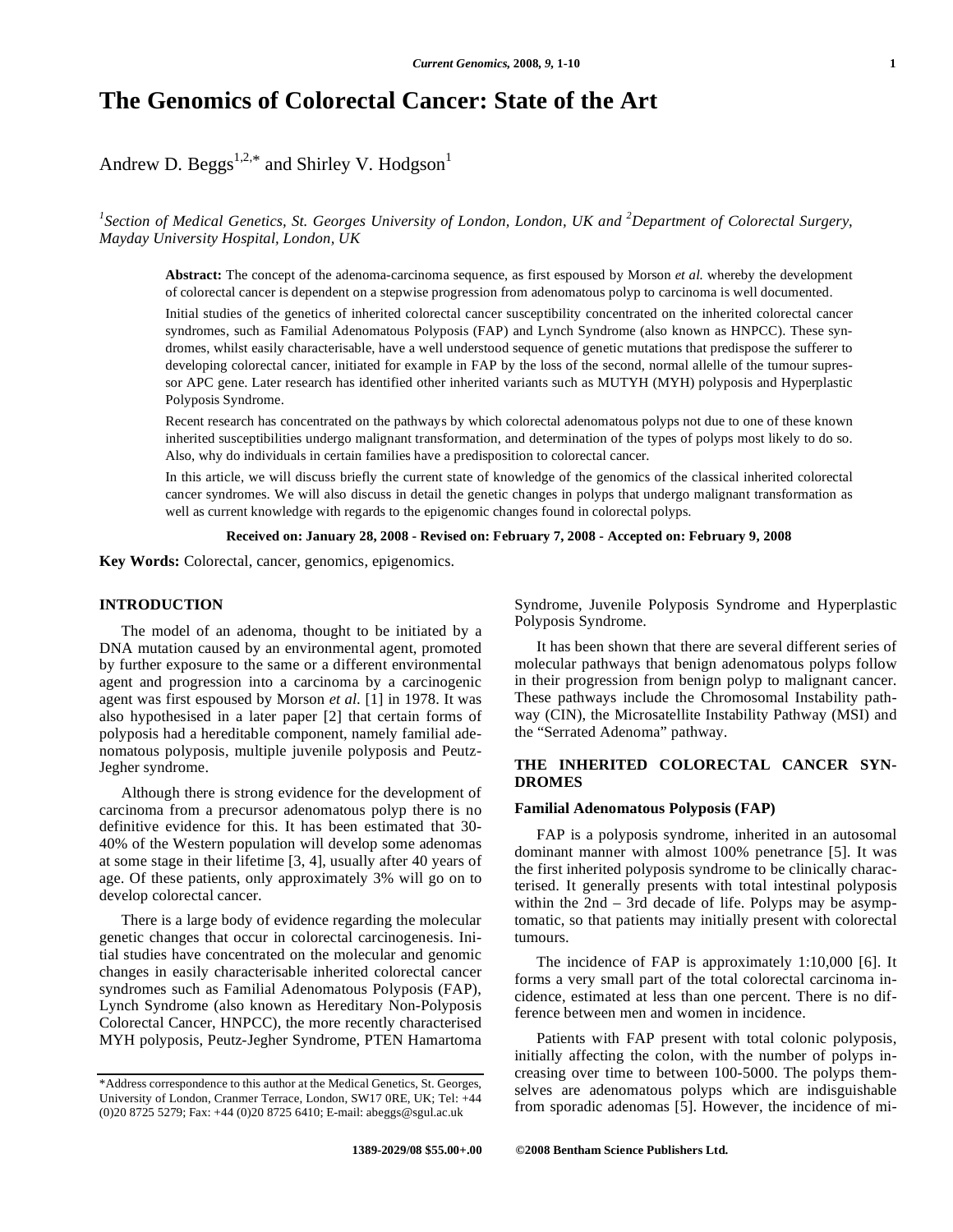croadenomas is much greater in patients with FAP [7]. The number of polyps increases the risk of colorectal carcinogenesis greatly, compared to the single adenoma typically found in sporadic cases. The lifetime risk of colorectal carcinogenesis in untreated FAP patients is 100%.

FAP is caused by germline mutations in the *APC* (adenomatous polyposis coli) gene. Usually, affected individuals acquire a defective copy of the *APC* gene from the affected parent, with a somatic mutation of the other copy of the gene causing the initiation of polyposis. However, approximately 30% [5] of cases of FAP present as new germline mutations in the *APC* gene.

The germline mutations found in the *APC* gene in FAP are very similar to those found in sporadic adenomas and consist of either frameshift or nonsense mutations leading a premature stop codon and truncuation of the *APC* protein product, leading to uncontrolled cellular proliferation. Polyps are initiated by somatic mutation or loss of the normal allele in the susceptible tissue, i.e. colonic epithelium. The mechanism by which mutation of the *APC* gene leads to colorectal carcinogenesis is discussed later in this paper.

Another form of FAP is the attenuated *APC* variant, known as AAPC. This differs from the standard FAP in that although the risk of colorectal carcinogenesis is almost 100%, patients tend to develop polyposis later in life (3rd-5th decade of life) and develop fewer polyps [8].

Mutations in two genes can cause AAPC. The first are mutations in the 3' and 5' end of the *APC* gene and in the alternatively spliced exon 9 of the *APC* gene. AAPC may also be caused by mutations in MutYH (human MutY homologue), also known as MYH. Germline mutations in the MYH gene (autosomal recessive inheritance) have been shown to be present in the absence of germline mutations in the *APC* gene in patients with polyposis, and are discussed further below.

#### **Lynch Syndrome (HNPCC)**

Lynch syndrome (also known as Hereditary non-polyposis colorectal cancer syndrome) is a autosomnal dominantly inherited cancer syndrome characterised by early onset of colorectal cancer as well as carcinomas derived from adenomatous tissue such as colorectal endometrial, ovarian, gastric and urinary tract (renal pelvis and ureteric) carcinoma [9, 10]. According to the published literature, it is the commonest form of hereditary colorectal cancer, with an incidence estimated to be between 1-6% of colorectal carcinoma.

The mutations characterised in Lynch Syndrome are in DNA mismatch repair (MMR) enzymes. The MMR genes mutated in the germline in HNPCC have been identified so far as *hMSH2* (located on 2p), *hMLH1* (located on 3p), *hPMS1*, *hPMS2* and *hMSH6*. Over 60% of cases of HNPCC are caused by mutations in *hMSH2* and *hMLH1* [11, 12].

A genetic linkage analysis of Swedish Lynch Syndrome families identified the position of the *MLH1* locus on 3p21 [13, 14]. *hMLH1* encodes the human homologue of the bacterial MutL gene. *PMS1* and *PMS2* are two additional MutL homologues, located on 2q31-33 and 7p22 respectively. Unlike FAP, Lynch syndrome is very rarely caused by a de novo germline mutation in an MMR gene.

*hMSH2* encodes for a human homologue to the bacterial MutS gene and is responsible for mismatch binding [15, 16]. It is part of the complex  $hMutS\alpha$  which consists of  $MSH2$ and *MSH6*, the genes for both are found at 2p21 as shown by FISH studies [17]. It is responsible for repair of base-base mismatches and 1bp insertion/deletion loops. In the hMutS $\alpha$ complex, *MSH6* is responsible for mismatch recognition.

MLH1 combines with the protein product of *hPMS2* to form the hMutL $\alpha$  complex that acts as an endonuclease involved in the mismatch repair system [18].

The MMR pathway is also thought to be involved in the pathogenesis of sporadic colorectal cancer and is discussed later.

### **MYH Polyposis**

MYH polyposis differs from the classical clinical polyposis phenotype in that although the risk of colorectal carcinogenesis is almost 100%, patients tend to develop polyposis later in life (3rd-5th decade of life) and do not develop as great a number of polyps [8].

This form of AAPC is caused by germline mutations in *MutYH* (human MutY homologue), also known as the *MYH* gene, mutated in the absence of germline mutations in the *APC* gene [19-21]. It is located on 1p32.1.

The *MYH* gene codes for a protein product of a base excision repair enzyme [8]. In the process of normal aerobic metabolism, 7,8-dihydro-8-oxoguanine (8-oxoG) forms that can mis-pair with adenine. This mis-pairing leads to a transversion of G:C to T:A. The *MYH* gene protein product is a DNA glycosylase that excises the abnormal 8-oxoG from the adenine base.

The presence of germline *MYH* gene mutations were first characterised in "Family N" by Al-Tassan *et al.* [19]. They found that three out of seven siblings in the family were affected by an AAPC like phenotype with colorectal carcinoma and polyps in the absence of a germline mutation in *APC* but with somatic mutation of *APC* characterised by G:C to T:A transversions, suggesting a germline mutation leading to a defect of repair of 8-oxoG-related mutations. It was noted that for the phenotype of this mutation to occur; both copies of the defective *MYH* gene had to be inherited, making the inheritance recessive in nature.

Studies of patients with FAP-like and AAPC-like phenotypes with no demonstrable germline mutation in the *APC* gene have shown approximately up to 25% carry bi-allelic mutations of the *MYH* gene [22-24]. In a study by Sieber *et al.* [22] it was found in 152 patients with between 3-100 adenomas that 14 patients had bi-allelic mutations in the *MYH* gene but interestingly no patient who possessed biallelic mutations had severe  $(>1000)$  polyposis.

#### **Peutz-Jegher Syndrome**

Peutz-Jegher Syndrome (PJS) is an inherited polyposis syndrome characterised by multiple hamartomatous polyps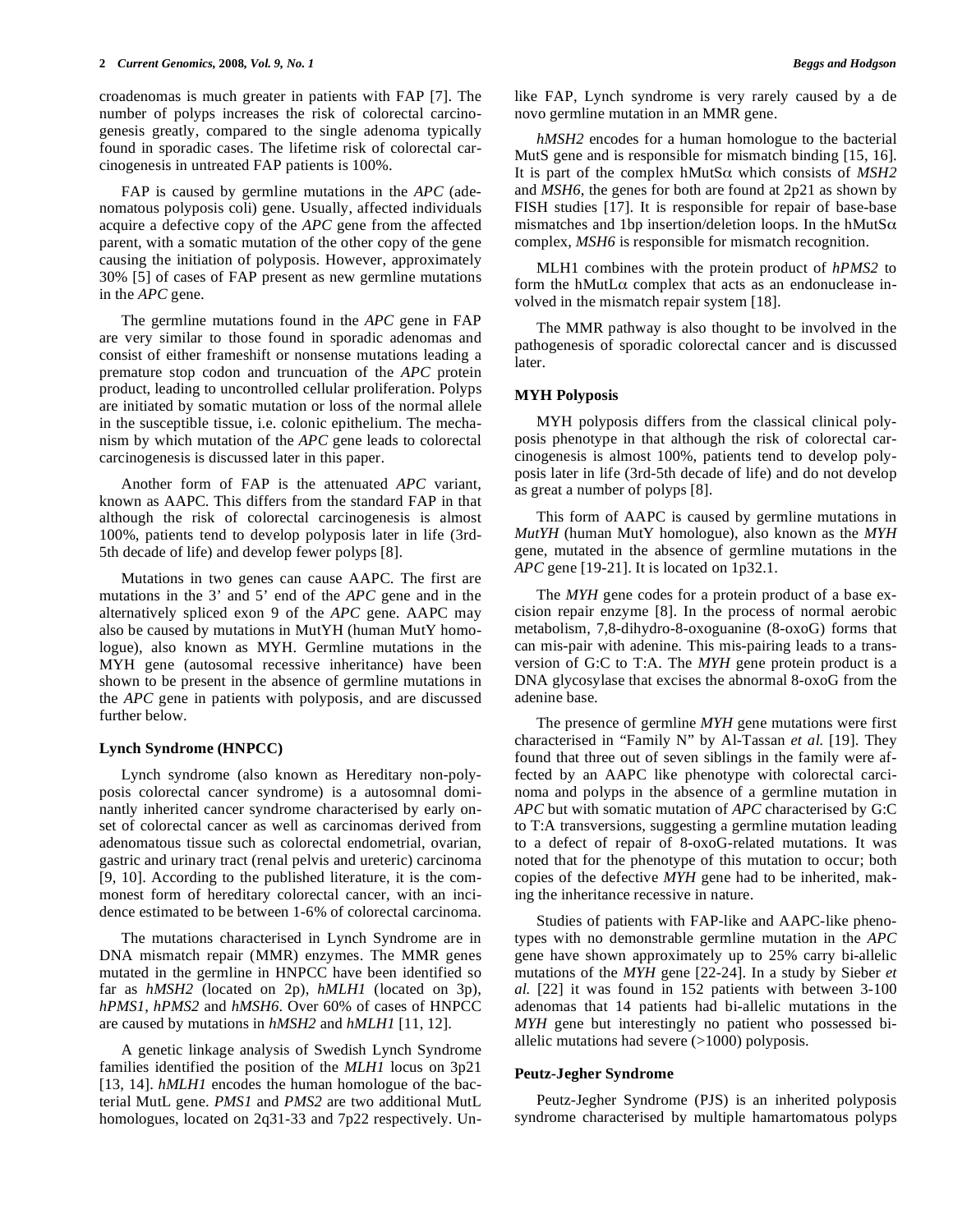in the GI tract associated with mucocutaneous pigmentation, especially of the vermillion border of the lips. Its incidence is estimated at approximately 1 in 150,000 [25]. The clinical manifestations occur in the  $1<sup>st</sup> - 2<sup>nd</sup>$  decade of life, and patients present with polyp-related symptoms such as PR bleeding, intussusception, abdominal pain and bowel obstruction [26], although other features such as buccal pigmentation may develop earlier, and may also fade.

A meta-analysis of published data on Peutz-Jegher Syndrome [27] found that the risk ratio for developing any type of cancer was greater than 15, with colonic cancer having a specific risk ratio of 84.

PJS is due to a germline mutation of the tumour suppressor gene *STK11* [28]. *STK11* encodes a serine-threonine kinase that controls cellular proliferation and also has a role in responding to decreased cellular energy levels [29]. In the regulation of energy levels the protein product of *STK11* acts in a pathway to inhibit AMP-activated protein kinase which then signals downstream to inhibit the mTOR (mammalian target of rapamycin) pathway [30]. This leads to the dysregulation of the mTOR pathway and the initiation of polyposis.

### **PTEN Hamartoma Syndrome (PHTS)**

PHTS is a group name given to a group of disorders that are all caused by germline mutations of the tumour suppressor gene *PTEN*(Phosphatase and Tensin homolog) [31]. These disorders consist of Cowden Syndrome, Bannayan-Riley-Ruvalcaba syndrome (BRRS) and Proteus Syndrome.

PTEN hamartoma tumour syndrome is caused by a germline mutation of the *PTEN* tumour suppressor gene [32]. The *PTEN* protein product is a universally expressed phosphatase that has activity against lipid and protein components. In its lipid component, it helps to regulate levels of phosphoinositol triphosphate, providing negative feedback to the AKT pathway. The *PTEN* gene has been shown to have a critical role [33] in the control of cell growth, proliferation and angiogenesis. Further studies have shown that somatic mutations of *PTEN* are present in colorectal malignancies [34]. Gastrointestinal polyps have been shown to be common in Cowden Syndrome, and of varied types [35].

#### **Juvenille Polyposis Syndrome (JPS)**

JPS is defined as a hamartomatous polyposis syndrome affecting both children and, to a lesser extent, adults. To be diagnosed, it requires the presence of greater than 3-5 polyps in the colon or rectum, or juvenile polyps throughout the GI tract or any number of juvenile polyps in an individual who has a family history of JPS [36, 37]. JPS polyps have a characteristic appearance [38] and there are usually multiple polyps in the affected GI tract, presenting usually before 20 years of age [39].

The genetic mutation underlying JPS involves the transforming growth factor- $\beta$  pathway [40]. Mutations have been described in the *SMAD4*, *BMPR1A* and *ENG* genes. These genes all encode for proteins involved in the  $TGF- $\beta$  path$ way. As discussed above, the genes *SMAD2* and *SMAD4* are both components of the TGF- $\beta$  pathway and are involved in colorectal carcinogenesis. In a study by Howe *et al.* [41] there was a 20% prevalence of germline mutations of *BMPR1A* and *SMAD4*. At the present time we do not know the prevalence of germline mutations of *ENG*.

#### **Hyperplastic Polyposis Syndrome (HPS)**

Hyperplastic polyposis syndrome (HPS) is a recently identified, poorly classified entity. Jass *et al.* in their WHO Blue Book classification [42] classified HPS as at least five hyperplastic polyps (HPs) proximal to the sigmoid colon, at least two of which are >1cm in size, or more than 30 HPs at any site in the large bowel. An alternate system from Rashid *et al.* [43] classified HPS as any person with greater than 20 hyperplastic polyps in their large bowel.

The precise molecular mechanism that underlies HPS has not currently been determined. Several studies have shown a variety of genetic changes within these hyperplastic polyps, including increased frequency of chromosomal 1p allelic loss [43], somatic *BRAF* [44] (80% of HP's) and *k-RAS2* (10% of HP's) mutations [44]. MSI has also been shown to be present at only low frequency in HP's, at approximately 2% [44]. A recent study on HPS in the Ashkenazi Jewish population mapped a high penetrance gene, *CRAC1* to 15q13.3–q14 [45].

It has been shown that patients with the characteristics of HPS have an increased risk of developing colorectal carcinoma [46-48].

# **The Somatic Genetic Pathways in Sporadic Colorectal Cancer**

Using the classical colorectal cancer syndromes such as FAP and Lynch Syndrome as a paradigm, significant knowledge has been gained regarding the development of sporadic cases of colorectal cancer. Several pathways have been delineated, based on the molecular "signatures" of both colorectal cancer, and their precursor lesions.

# **The Chromosomal Instability (CIN) Pathway**

Fogel and Vogelstein [49] proposed a model of colorectal carcinogenesis suggesting that mutational activation of proto-oncogenes to oncogenes as well as mutational inactivation of tumour suppression genes in a stepwise sequence of events leading to colorectal carcinogenesis.

In their model, it was suggested that mutation of the k-ras proto-oncogene leading to activation of the oncogene as well as mutational inactivation of tumour suppressor genes existing on chromosomes 5q (*APC*), 7p (*p53*) and 18q (*SMAD4*) were the key initiators of colorectal carcinogenesis. They also hypothesised that DNA hypomethylation, believed to have a role in the silencing and expression of genes, played a part in this mechanism.

Several important genes have been characterised as being involved in the Chromosomal Instability pathway, namely the APC, k-ras,  $p53$  genes and mutations in the TGF- $\beta$  signalling pathway.

#### **Adenomatous Polyposis Coli (***APC***)**

The *APC* tumour suppressor gene is thought to have a pivotal role in the initiation of CRC. It was first characterised in the germline of patients suffering from Familial Ade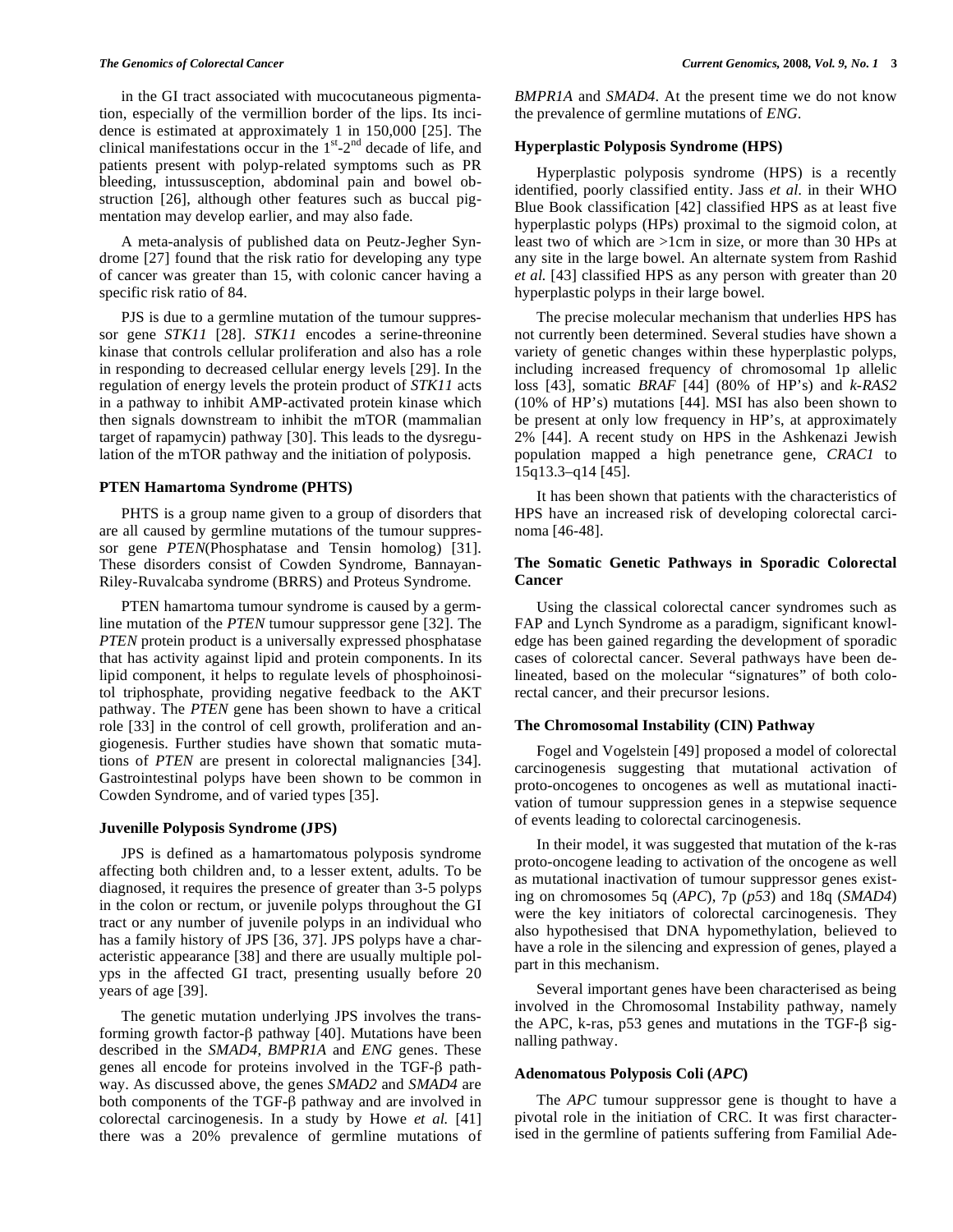nomatous Polyposis (FAP). The *APC* gene is located on chromosome 5q21 [50]. It encodes a 312 kDa protein composing of 2843 amino acids. The protein product has several functions and interacts with important proteins controlling cellular function including  $\beta$ -catenin, glycogen synthase kinase (GSK), end-binding protein (EB) 1 and Bub kinase [51-53]. The first two proteins are intimately involved in the *Wnt* signalling pathway.

 $APC$  is important in regulation of intracellular  $\beta$  catenin levels.  $\beta$  catenin binds to T-cell factor transcription factors and leads to activation of gene transcription. The wild type (non-mutated)  $APC$  protein product binds to  $\beta$ -catenin, GSK- $3\beta$  and CK1 $\alpha/\beta$  using an axin/conductin skeleton [54]. This leads to increased  $\beta$ -catenin breakdown by promoting phosphorylation of  $\beta$ -catenin leading to its degradation *via* the ubiquitin-proteasome pathway. The mutated form of APC cannot bind to  $\beta$ -catenin which accumulates [51, 55, 56].

When intracellular  $\beta$ -catenin levels rise as a result of faulty *APC* function, this promotes carcinogenesis through the *Wnt* pathway which is a key signal transduction pathway involved in the homeostasis of colonic epithelium.

The *Wnt* family of glycoproteins are involved in activation of the *Wnt* /  $\beta$ -catenin pathway [57]. *Wnt* secretion is controlled by the Wntless/evenness transmembrane protein [58]. The Wnt glycoprotein binds to the transmembrane receptor frizzled and low-density lipoprotein receptor-related protein LRP-5/6 which leads to phosphorlation of LRP by GSK-3 $\beta$  and CK1 $\alpha$  thus causing recruitment of axin to the cell membrane [59].

Axin is then degraded preventing integration into the  $GSK-3\beta$  /  $\beta$ -catenin/axin complex and thus causing a rise in intracellular  $\beta$ -catenin levels [59]. This leads to stabilised  $\beta$ catenin entering the nucleus of the cell, associating with TCF/LEF transcription factors and causing activation of downstream Wnt target genes.

Mutant *APC* has been shown in rat models to allow nuclear accumulation of  $\beta$ -catenin at the base of normal colonic crypts leading to permanent stimulation of the *Wnt* pathway [60] which causes hyperproliferation of colonic epithelium, thus increasing the likelihood of dysplasia and progression to malignancy [61].

*APC* protein may play a role in the control of chromosomal division through the formation of microtubules [62] as well as a companion protein, EB-1, a protein associated with the C-terminal end of the *APC* protein [63]. Microtubules are important in cell division as they link to the kinetochore. Recent evidence shows that non-mutated APC protein helps to stabilise kinetochore microtubules and allows them to attach to the chromosomes [64].

The most common mutation in the *APC* gene is a premature stop codon caused by a point mutation leading to a truncuated protein [65]. Approximately 60% of point mutations occur within the mutation cluster region at the 3' end of the *APC* gene [54]. *APC* mutations have been observed in 30- 70% of sporadic adenomas and in 34-72% of sporadic carcinomas [65-68]. *APC* mutations have been shown to occur at a similar frequency at all stages of colorectal carcinogenesis, suggesting that they are an early event.

However, allelic loss of *APC* has been shown to increase in frequency as there is progression towards carcinoma [69]. Adenomas as small as 0.5cm carry *APC* mutations [70], reinforcing the theory that these are initiators of a cascade of genetic changes leading to carcinogenesis.

#### *K-ras* **mutations**

*K-ras* is an oncogene thought to play an important role in the colorectal adenoma-carcinoma sequcence. The oncogene codes for a 21kDa protein, ras p21, which is involved in signal transduction of regulatory pathways involved in cell differentiation [71, 72].

When expressed it is a GTP-binding protein located on the cytoplasmic aspect of the cell membrane and has intrinsic GTPase activity that is regulated by other proteins [73]. It has been found that all carcinogenic mutations of the ras oncogene affect codons in the domain responsible for GTP binding leading to a decrease in the GTPase activity, causing permanent activation of the ras protein [73]. This causes unconstrained cellular proliferation.

Mutations in *k-ras* have been found in 35-42% of colorectal adenomas and carcinomas [74, 75]. These studies also demonstrated that *k-ras* mutation is more common as the size of the adenoma increased. 54 small benign lesions of the colorectum were analysed in a study by Jen *et al.* [75] who demonstrated that 82% of the adenomas in the group demonstrated *APC* mutations, but none of the hyperplastic polyps possessed this mutation. In both groups of polyps there was approximately a 22-25% rate of *k-ras* mutation but in dysplastic lesions this *k-ras* mutation was always associated with an APC mutation, suggesting that *k-ras* mutations may be insufficient on their own to initiate carcinogenesis.

Biopsies of normal colonic mucosa in patients who have had resections for colonic carcinoma have shown a much increased frequency of *k-ras* mutations in the normal mucosa. It has been suggested by Zhu *et al.* [76] and Minamoto *et al.* [77] that this may be a potential marker for stratifying risk in patients with colorectal carcinoma.

# **p53**

*p53* is known as the "Guardian of the Genome" because it blocks cell proliferation in the presence of DNA damage as well as promoting DNA repair and causing apoptosis if the repair is insufficient [78].

The *p53* gene is located on the short arm of chromosome 17 and was thought in initial cytogenetic studies to be responsible for the initiation of colorectal cancer [79, 80]. The relationship between *p53* and aneuploidy is more complex as studies have shown aneuploidy not associated with *p53* overexpression [81], chromosomal abnormalities in patients with normal (wild-type) *p53* [82], and mutant p53 in cells with normal chromosomal ploidy [83]. It is hypothesised that the reason for such large variations is that the different mutations have different effects on the tumour phenotype because of different effects on the downstream part of the *p53* pathway [84].

The mechanism of carcinogenesis with respect to *p53* and colorectal cancer is thought to be functional inactivation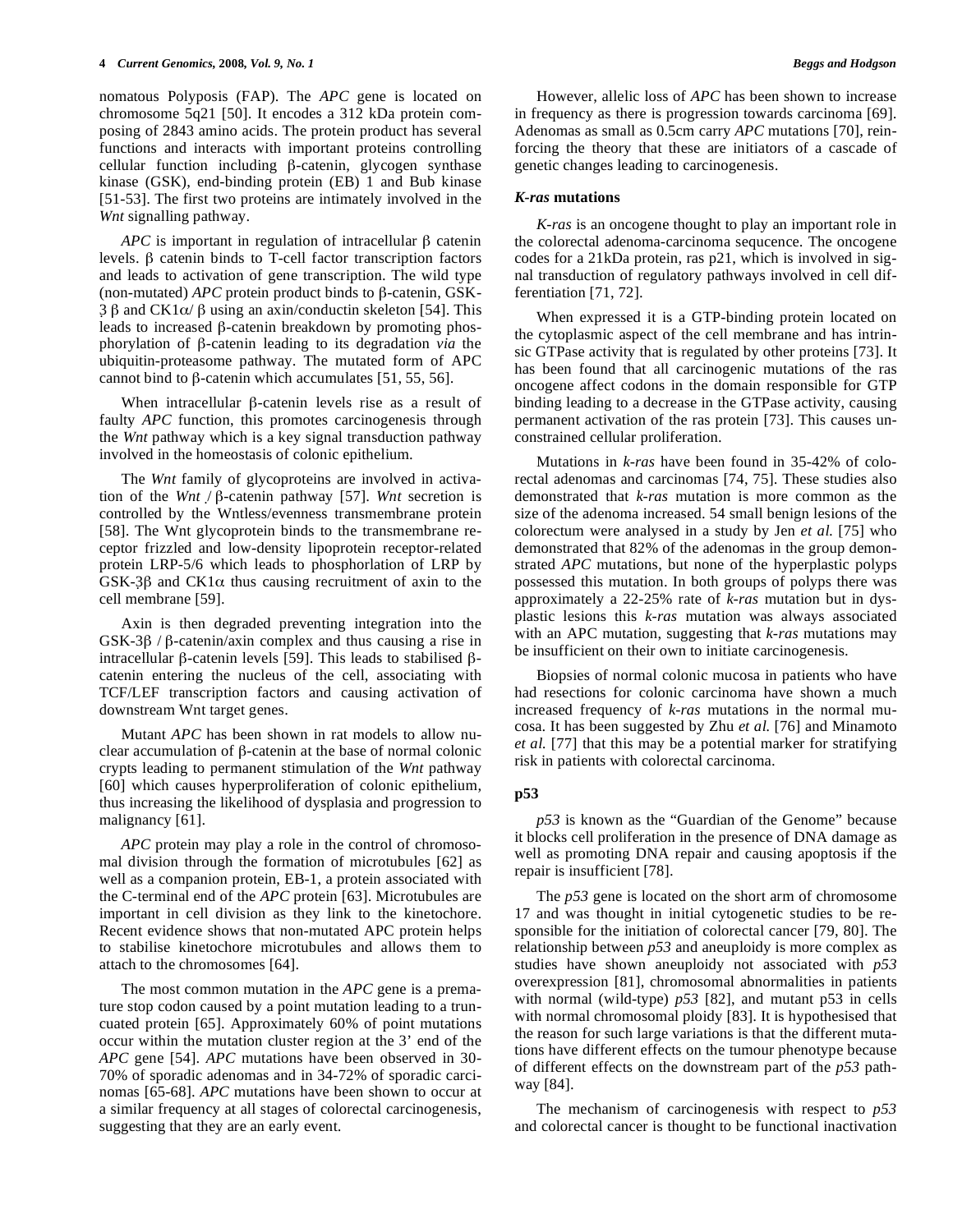due to either mis-sense muations in the DNA binding domain of *p53* or oncogenic viral interaction with *p53* [85, 86].

These mutations lead to accumulation of *p53* in cells, as mutant *p53* is resistant to degradation by proteolysis (by the mdm-2-ubiquitin pathway) leading to accumulation in the cell [87]. Normal (wild-type) *p53* has a very short half life and thus does not persist.

Functional inactivation or alteration of *p53* or allelic loss at 17p has been shown to be present in between 4-26% of colorectal adenomas [88, 89]. It is has also been shown in 50% of invasive foci in adenomatous polyps [89] and in 50- 75% of adenocarcinomas of the colon [90-92]. It is hypothesised that functional inactivation of the *p53* protein is one of the factors necessary for the transition from adenoma – carcinoma [84] in the colon.

# **18q (***SMAD4***) Loss / TGF-- Pathway Mutations**

Originally mutations in a tumour suppressor gene provisionally known as the "Deleted in Colorectal Carcinoma" (*DCC*) gene were thought to be one of the mutations responsible for initiation of colorectal carcinogenesis [93], because it was frequently lost in colorectal cancer and was found to be located on chromosome 18q.

Further analysis showed the *DCC* gene actually coded for a component of the receptor complex that mediated the effects of netrin-1, a molecule involved in axon guidance [94], which seemed an unlikely function for this role. In a study of 57 colorectal cancers, it was found that there were almost never any mutations in the *DCC* gene in human colorectal tumours showing 18q allelic loss [95].

Mouse knockout models of *APC*/*DCC* have shown that loss of the *DCC* gene in mice that have adenomas initiated by *APC* loss causes a bias towards highly dysplastic adenomas [96]. The *DCC* gene possesses pro-apoptotic activity, thought to be due to cleavage by a capsase (cysteine protease) exposing a pro-apoptotic domain on the *DCC* receptor, which is inhibited by netrin-1. Over-expression of netrin-1 in mouse models, coupled with loss of the *APC* gene has been shown to suppress pro-apoptotic activity and is postulated to promote carcinogenesis.

However, studies of human colorectal cancers [96] have shown that only 7% of colorectal cancers have overexpression of netrin-1, implying that loss of the *DCC* receptor complex by 18q allelic loss or direct mutation may not confer the same selective advantage towards human colorectal cancer cells.

Characterisation and identification of other tumour suppressor genes in the 18q region revealed two candidate genes, namely *SMAD2* and *SMAD4*. SMAD proteins are human homologs of the drosophila protein, mothers against decapentaplegic (MAD) and the C. elegans protein SMA.

*SMAD4* was originally identified as a candidate gene that is mutated in early pancreatic carcinoma [97]. The protein product of the *SMAD4* gene codes for intracellular mediators of the transforming growth factor (TGF)  $\beta$  pathway [98, 99]. This is an inhibitory pathway that is responsible for exerting a wide range of effects including regulation of cell growth, differentiation and apoptosis and has been implicated in a wide range of human cancers [99].

TGF- $\beta$  signalling is initiated *via* the binding of TGF- $\beta$ to type II TGF- $\beta$  (*TGFBR2*) receptors. The commonest isoform of TGF- $\beta$ , TGFB1 binds to TGFBR2 which then leads to recruitment *via* phosphorylation of the type I TGF- $\beta$  receptor (*TGFBR1*) leading to activation of TGFBR1 protein kinase. This causes phosphorylation of SMAD2 and SMAD3, two transcription factors that then bind to and activate SMAD4. These complexes then migrate to the nucleus where they activate a series of TGF- $\beta$  responsive genes [100, 101]. These genes typically include the cell-cycle checkpoint genes *CDKN1A* (p21), *CDKN1B* (p27) and *CDKN2B* (p15), which when activated cause cell cycle arrest [102]. Therefore the TGF-  $\beta$  pathway acts as a tumour suppressor pathway in normal colonic epithelium.

In studies of colorectal carcinomas excised at surgery, mutations of the *SMAD4* and *SMAD2* genes have been observed [103-105]. A study by Zhou *et al.* [106] took human colorectal cancer cell lines and used targeted deletion to inactivate the SMAD4 gene. They found that this prevented transduction of the TGF- $\beta$  pathway leading to uncontrolled cellular proliferation. The ubitquitin-proteasome pathway has been implicated as being responsible for accelerated breakdown of the mutated *SMAD2/4* protein product, again leading to uncontrolled cell proliferation [100].

Conversely, it has been found that at the later stages of colorectal cancer development, the TGF- $\beta$  pathway actually acts to promote invasion and metastasis, shown in several experimental models where colonic epithelial cells were exposed to high levels of TGF- $\beta$  which induced malignant transformation [107] as well as invasion causing metastasis [108]. This is thought to be due to the fact that TGF- $\beta$  regulates the production of growth factors including TGF- $\beta$ , FGF and EGF [101], as well as the fact that tumour cells at an advanced state of development become resistant to the inhibitory effect of the TGF- $\beta$  pathway.

#### **The Microsatellite Instability Pathway (MSI)**

Microsatellites, also known as simple sequence repeats are polymorphic loci present in all cellular DNA. They consist of tandem repeats, usually of between 1-4 base pairs in length, repeated many times [11].

Microsatellites are highly variable and prone to mutation, due to slipped strand mispairing (slippage) during DNA replication. Mutations in microsatellites are usually repaired by mismatch repair (MMR) enzymes, but when these repair enzymes have been inactivated by mutation of the gene encoding the MMR enzyme, the microsatellite mutations accumulate as DNA is replicated [11], leading to "microsatellite instability" (MSI).

In cells that have inactivated MMR enzymes both microsatellite DNA and nucleotide repeat sequences in other key genes, such as cell cycle regulatory genes are at risk. It is on this basis that MSI is used a surrogate marker for the state of hypermutability or a "mutator phenotype" [109, 110].

In sporadic colorectal tumours, germline mutations of MMR genes are rare in tumours that are MSI-high, but lack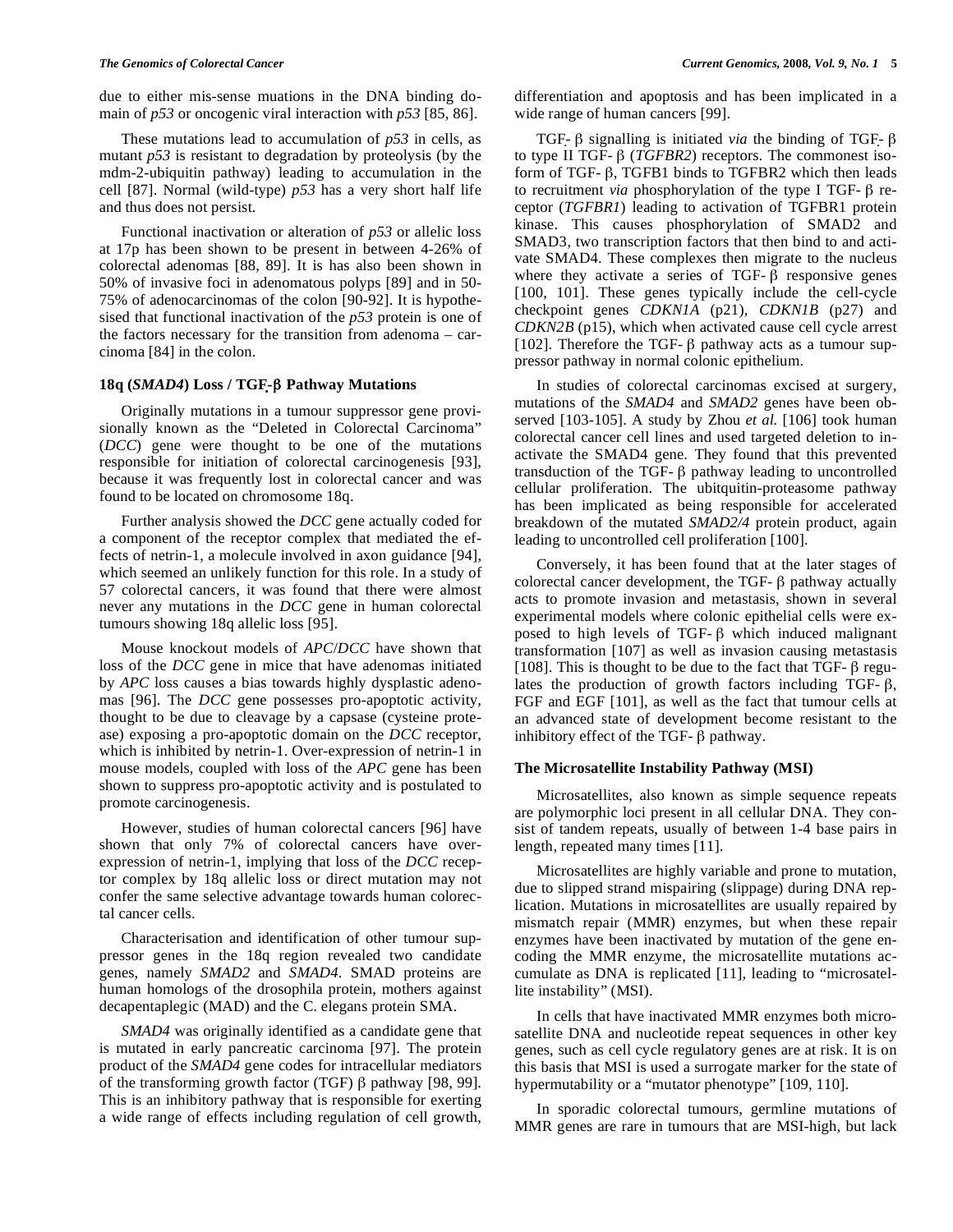of expression of *MLH1* has been found to be very common (up to 95%) in sporadic MSI+ tumours and is thought to be due to hypermethylation of the promoter region of *MLH1* gene [111].

MSI +ve tumours can be further sub-divided into MSIhigh (where there is a high level of instability) or MSI-low (where there is a low level of instability). In a paper by Dietmaier [14] *et al.* MSI-high was defined as more than 20% of loci being unstable and MSI-low defined as less than 10% of loci being unstable in comparison between the germline DNA and the tumour itself.

A recent study by Samowitz *et al.* [112] has only demonstrated MSI-high in 1.8% of all sporadic adenomas, rising to 2.5% in proximal adenomas. This is in contrast to patients with Lynch Syndrome, where almost all adenomas are found to be MSI-H.

One of the mechanisms hypothesised to cause progression from adenoma to carcinoma is mutation of mononucleotide repeats in the coding region for the TGF- $\beta$  type II receptor (*TGFBR2*). This has been found to be mutated by inactivation due to hypermethylation of the promoter region in over 90% of colorectal cancers showing MSI [113]. In sporadic adenomas the earliest stage at which RII mutations could be detected was in high grade dysplastic adenomas. In adenomas with foci of invasive adenocarcinoma, it was noted that the *TGFBR2* had mutated in 75% of cases [114]. It has been suggested that mutation of TGF- $\beta$  RII is a critical rate limiting step in the transformation from adenoma to carcinoma and that this mutation promotes this [84].

There have also been recent studies that have suggested "crosstalk" between the Wnt signalling pathway and the TGF- $\beta$  signalling pathway [115, 116]. This is based on knockout mouse models that possess not only *APC* mutations but *SMAD*/TGF-β pathway progressing to larger, more dysplastic polyps at a much faster rate, suggesting that these activation pathways may be synergistic.

#### **The "Serrated Adenoma Pathway"**

Serrated adenomas are have variant of hyperplastic polyps. They usually occur in the right colon of middle aged females and have an increased risk of malignant transformation [117]. These polyps display alteration of their proliferative zones, with dilation of the crypts, occasionally extending into the muscularis mucosae. The crypts can also herniate through the muscularis mucosae, producing an appearance similar to invasive carcinoma [118]. Serration is also seen at the base of the crypts.

#### *BRAF* **Mutations**

RAS proteins are involved in the *RAS-RAF-MEK-ERK-MAP* kinase pathway, involved in transducting cellular response to growth signals. As shown above, somatic mutations of the *RAS* gene (*k-ras*) can cause malignant transformation. There are three *RAF* genes that encode serine/threonine kinases that are regulated by binding to *RAS* [119, 120].

Mutations of the *BRAF* gene have been shown to be an alternative route for colorectal carcinogenesis [121]. In a study by Davies *et al.* [121] a panel of primary colorectal tumours and colorectal cancer cell lines were screened for mutations in *BRAF*. Over 10% of tumours & cell lines were found to have *BRAF* mutations.

Mutations in *BRAF* [121] affect two regions of the *BRAF* kinase domain, namely the activation segment (which protects the substrate binding site) and the G loop (which mediates the binding of ATP). These mutated forms of *BRAF* have elevated kinase activity and are probably responsible for unregulated growth signalling and therefore the initiation of carcinogenesis.

In a study by Chan *et al.* [122] "serrated" polyps were analysed for mutations in *BRAF* or *k-ras.* They found of these serrated polyps, *BRAF* mutations were found in 36% of hyperplastic polyps(HP), 20% of admixed hyperplastic polyp/adenomas(HP/AD) and 100% of serrated adenomas (SA). *k-ras* mutations were found in 18% of HP's, 60% of HP/AD's and 0% of SA's. They also showed that 90% of serrated polyps that showed dysplasia had mutations in *BRAF* or *k-ras* and that these acquired mutations were mutually exclusive, i.e. either *BRAF* or *k-ras* was present.

*BRAF* mutation V600E is associated with somatic mismatch repair deficiency (MSI) and found in 40% of the cases while in mismatch repair proficient tumors (MSS) the frequency is around 5%. In sporadic MSI cases of colon cancer this mutation is found in proximal colon tumors with MLH1 methylation (80% of cases), while in tumors from hereditary nonpolyposis colorectal cancer (HNPCC) cases with MLH1, MSH2 or MSH6 germline mutations, no *BRAF* mutations are detected. Because of this it has been proposed that mutation of *BRAF* at V600E can be used as an exclusion criterion for Lynch Syndrome.

#### **CpG Island Methylation**

CpG island methylation is another phenomenon which may influence progression to colorectal carcinogenesis. DNA methylation is present at a low level in almost all colonic carcinomas, and it has been shown in a subset (known as the CPG Island Methylator Phenotype "CIMP", discussed below) to occur at a much higher frequency [123].

CpG islands are regions of DNA where there are a large number of contiguous cytosine (C) and guanine (G) base pairs linked by a phosphodiester bond (hence the name "CpG"). These areas are found to exist in the promoter regions of genes involved in many functions, but in colorectal cancer the DNA repair enzyme *MLH1* is such a region [124]. Methylation of these promoter regions of these genes leads to silencing and therefore non-expression of the gene product, leading to the initiation of carcinogenesis. Other genes which such regions are involved in all types of sporadic cancer include *p16*, *MLH1* and *BRCA1* [125].

In normal colonic mucosa [126], methylation has been noted to increase in a linear manner proportional with age. It has also been noted in patients with MSI positive colorectal cancer [127] and caused by several carcinogens, with varying levels of methylation such as the tobacco-derived carcinogen 4-(methylnitrosamino)-1-(3-pyridyl)-1- butanone (16.7%), plutonium (81.8%) and X-rays (38.1%) [126].

Toyota *et al.* [124] carried out a study of the frequency of CpG island methylation in colorectal cancer lines. They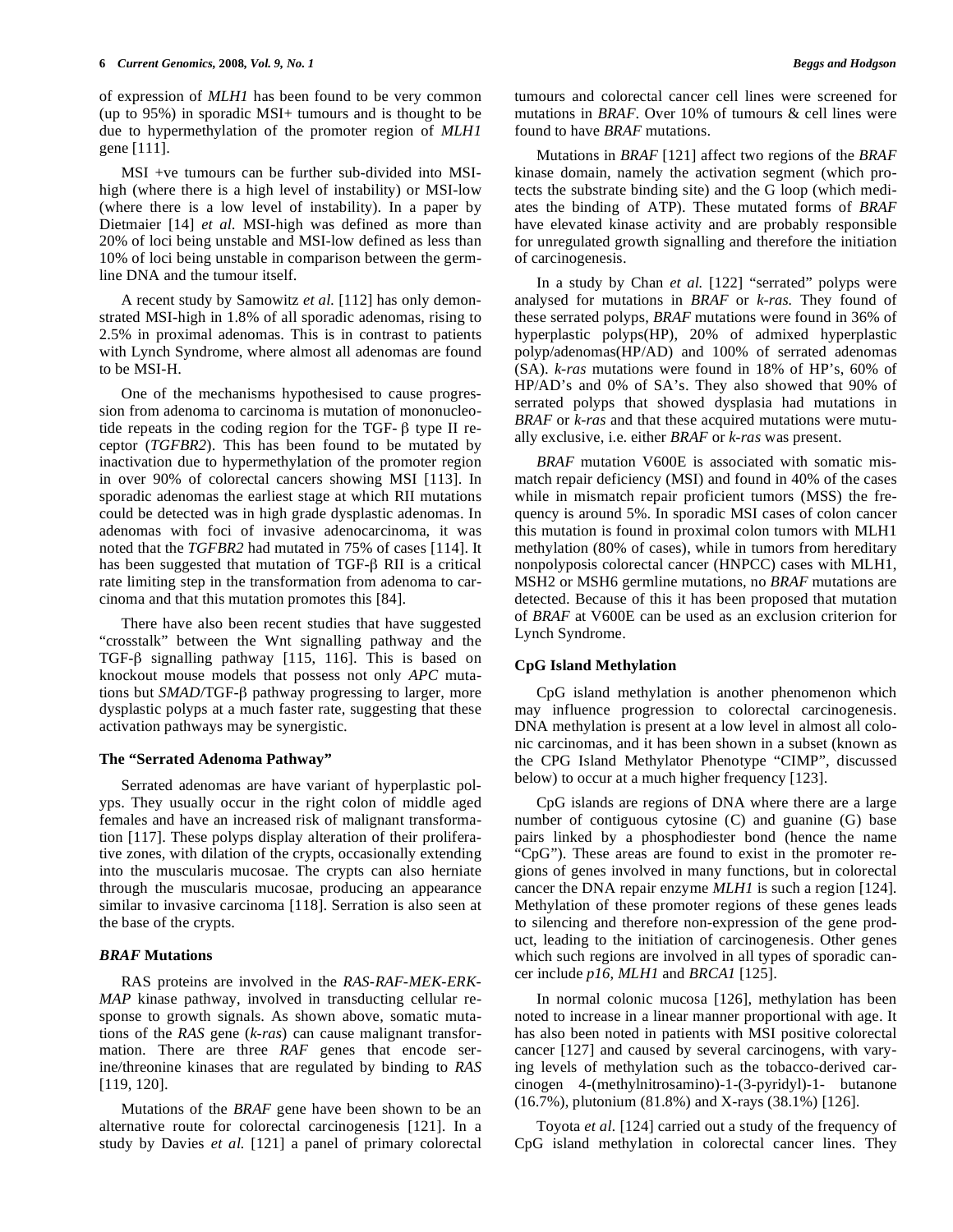found that there were two main distinct patterns of methylation in colorectal cancer, which they termed Type A (ageing specific) and Type C (cancer specific).

In type A methylation, they found increasing global methylation in colorectal cancer lines in relation to age. In type C methylation, they noted what they termed a "hypermethylator phenotype", termed CpG Island Methylator Phenotype positive (CIMP+).

They found in cell lines that were CIMP+ there was widespread silencing of genes through promoter methylation which they hypothesised could also cause inactivation of the hMLH1 promoter and thus may play a role in up to 75% of sporadic colorectal carcinoma cases that are MSI+. They suggested that the mechanism underlying this was a loss of protection against methylation through an epigenetic error.

Weisenberger *et al.* [123] further contributed to our knowledge of the CIMP+ phenotype by carrying out Methylight quantitive methylation specific PCR assays on a library set of colorectal carcinomas. They found that they could reliably identify tumours with the CIMP+ phenotype using a five gene set consisting of *CACNA1G*, *IGF2*, *NEU-ROG1*, *RUNX3* and *SOCS1*, known collectively as the "CIMP Panel"

A further study by Ogino *et al.* [128] studied colorectal carcinomas collected *via* the Nurses Health Study. They examined the methylation status of the CIMP panel, as well as two additional genes (*CDKN2A* and *CRABP1*) and the promoter region of *MGMT* (O-6-methylguanine-DNA methyltransferase), a gene involved in DNA repair.

In tumours where 4/5 of the CIMP panel were hypermethylated, they found a decrease in the expression of nuclear p27 and p53, as well as reduced expression of *COX2* and increased *TGFBR2* mutations. They also found using their total panel of eight genes to look at promoter methylation that tumours with between 1-5 methylated genes and MSI-low have high levels of methylation of *MGMT*. They have termed this "CIMP-low" (as opposed to CIMP-high which is equivalent to CIMP+).

These findings suggest distinct molecular pathways for CIMP-high tumours, and possibly for CIMP-low tumours. The underlying cause of this type of mutation is still not clear, however the concept of "epimutagens", substances that promote aberrant methylation [129] of promoter regions has been postulated as a possible mechanism. Grady [130] suggested that the epimutagen hypothesis would fit well with the concept of CIMP-low and CIMP-high, however the mechanisms and place of promoter methylation in colorectal carcinogenesis is still not fully understood.

#### **CONCLUSIONS**

In summary, molecular advances over the last 30 years have led to an exponential increase in the understanding of the molecular mechanisms underlying colorectal carcinogenesis. However, there is a great deal of further work that needs to be done to clarify the precise mechanisms underlying colorectal cancer and its initiation and progression, most especially at the adenoma level, before progression to a malignant lesion occurs.

#### **REFERENCES**

- [1] Hill, M. J., Morson, B. C., Bussey, H. J. Aetiology of adenoma-carcinoma sequence in large bowel. *Lancet* **1978**, *1*: 245-7.
- [2] Bussey, H. J., Veale, A. M., Morson, B. C. Genetics of gastrointestinal polyposis. *Gastroenterology* **1978**, *74*: 1325-30.
- [3] Lieberman, D. A., Smith, F. W. Screening for colon malignancy with colonoscopy. *Am. J. Gastroenterol.* **1991**, *86*: 946-51.
- [4] DiSario, J. A., Foutch, P. G., Mai, H. D., Pardy, K., Manne, R. K. Prevalence and malignant potential of colorectal polyps in asymptomatic, average-risk men. *Am. J. Gastroenterol.* **1991**, *86*: 941-5.
- [5] Strate, L. L., Syngal, S. Hereditary colorectal cancer syndromes. *Cancer Causes Control* **2005**, *16*: 201-13.
- [6] Bulow, S., Faurschou Nielsen, T., Bulow, C., Bisgaard, M. L., Karlsen, L., Moesgaard, F. The incidence rate of familial adenomatous polyposis. Results from the Danish Polyposis Register. *Int. J. Colorectal. Dis.* **1996**, *11*: 88-91.
- [7] Kune, G. A., Jass, J. R. Causes and control of colorectal cancer : a model for cancer prevention. Boston ; London: Kluwer Academic Publishers **1996**.
- [8] Sampson, J. R., Jones, S., Dolwani, S., Cheadle, J. P. MutYH (MYH) and colorectal cancer. *Biochem. Soc. Trans.* **2005**, *33*: 679- 83.
- [9] Samowitz, W. S., Curtin, K., Lin, H. H., Robertson, M. A., Schaffer, D., Nichols, M., Gruenthal, K., Leppert, M. F., Slattery, M. L. The colon cancer burden of genetically defined hereditary nonpolyposis colon cancer. *Gastroenterology* **2001**, *121*: 830-8.
- [10] Lynch, H. T., Watson, P., Lanspa, S. J., Marcus, J., Smyrk, T., Fitzgibbons, R. J., Jr., Kriegler, M., Lynch, J. F. Natural history of colorectal cancer in hereditary nonpolyposis colorectal cancer (Lynch syndromes I and II). *Dis. Colon Rectum.* **1988**, *31*: 439-44.
- [11] Wheeler, J. M., Bodmer, W. F., Mortensen, N. J. DNA mismatch repair genes and colorectal cancer. *Gut* **2000**, *47*: 148-53.
- [12] Kinzler, K. W., Vogelstein, B. Lessons from hereditary colorectal cancer. *Cell* **1996**, *87*: 159-70.
- [13] Papadopoulos, N., Nicolaides, N. C., Wei, Y. F., Ruben, S. M., Carter, K. C., Rosen, C. A., Haseltine, W. A., Fleischmann, R. D., Fraser, C. M., Adams, M. D., *et al*. Mutation of a mutL homolog in hereditary colon cancer. *Science* **1994**, *263*: 1625-9.
- [14] Bronner, C. E., Baker, S. M., Morrison, P. T., Warren, G., Smith, L. G., Lescoe, M. K., Kane, M., Earabino, C., Lipford, J., Lindblom, A., *et al*. Mutation in the DNA mismatch repair gene homologue hMLH1 is associated with hereditary non-polyposis colon cancer. *Nature* **1994**, *368*: 258-61.
- [15] Fishel, R., Lescoe, M. K., Rao, M. R., Copeland, N. G., Jenkins, N. A., Garber, J., Kane, M., Kolodner, R. The human mutator gene homolog MSH2 and its association with hereditary nonpolyposis colon cancer. *Cell* **1993**, *75*: 1027-38.
- [16] Leach, F. S., Nicolaides, N. C., Papadopoulos, N., Liu, B., Jen, J., Parsons, R., Peltomaki, P., Sistonen, P., Aaltonen, L. A., Nystrom-Lahti, M., *et al*. Mutations of a mutS homolog in hereditary nonpolyposis colorectal cancer. *Cell* **1993**, *75*: 1215-25.
- [17] Schmutte, C., Marinescu, R. C., Copeland, N. G., Jenkins, N. A., Overhauser, J., Fishel, R. Refined chromosomal localization of the mismatch repair and hereditary nonpolyposis colorectal cancer genes hMSH2 and hMSH6. *Cancer Res.* **1998**, *58*: 5023-6.
- [18] Kadyrov, F. A., Dzantiev, L., Constantin, N., Modrich, P. Endonucleolytic function of MutLalpha in human mismatch repair. *Cell* **2006**, *126*: 297-308.
- [19] Al-Tassan, N., Chmiel, N. H., Maynard, J., Fleming, N., Livingston, A. L., Williams, G. T., Hodges, A. K., Davies, D. R., David, S. S., Sampson, J. R., Cheadle, J. P. Inherited variants of MYH associated with somatic G:C-->T:A mutations in colorectal tumors. *Nat. Genet.* **2002**, *30*: 227-32.
- [20] Jones, S., Emmerson, P., Maynard, J., Best, J. M., Jordan, S., Williams, G. T., Sampson, J. R., Cheadle, J. P. Biallelic germline mutations in MYH predispose to multiple colorectal adenoma and somatic G:C-->T:A mutations. *Hum. Mol. Genet.* **2002**, *11*: 2961-7.
- [21] Sampson, J. R., Dolwani, S., Jones, S., Eccles, D., Ellis, A., Evans, D. G., Frayling, I., Jordan, S., Maher, E. R., Mak, T., Maynard, J., Pigatto, F., Shaw, J., Cheadle, J. P. Autosomal recessive colorectal adenomatous polyposis due to inherited mutations of MYH. *Lancet* **2003**, *362*: 39-41.
- [22] Sieber, O. M., Lipton, L., Crabtree, M., Heinimann, K., Fidalgo, P., Phillips, R. K., Bisgaard, M. L., Orntoft, T. F., Aaltonen, L. A., Hodgson, S. V., Thomas, H. J., Tomlinson, I. P. Multiple colorectal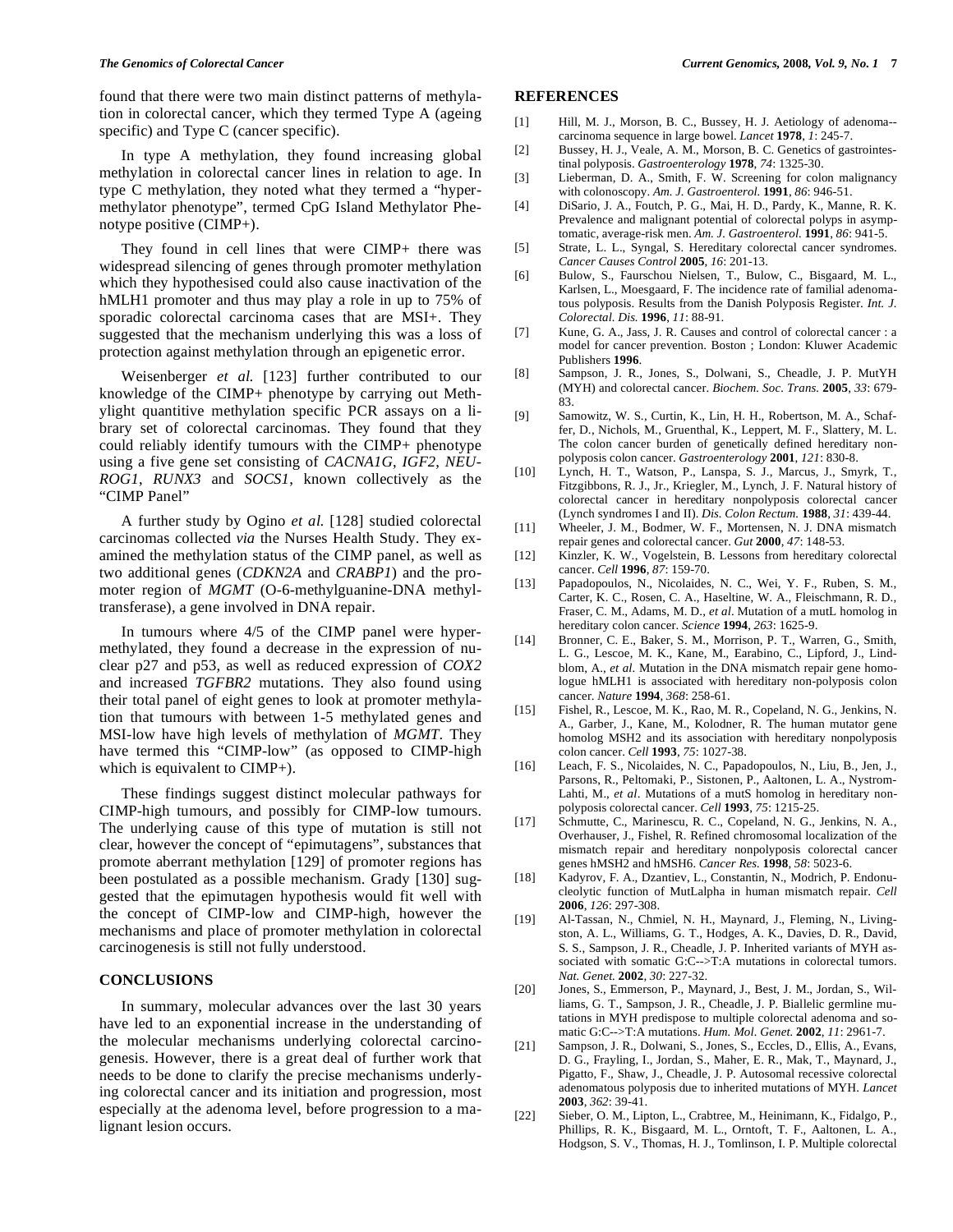adenomas, classic adenomatous polyposis, and germ-line mutations in MYH. *N. Engl. J. Med.* **2003**, *348*: 791-9.

- [23] Isidro, G., Laranjeira, F., Pires, A., Leite, J., Regateiro, F., Castro e Sousa, F., Soares, J., Castro, C., Giria, J., Brito, M. J., Medeira, A., Teixeira, R., Morna, H., Gaspar, I., Marinho, C., Jorge, R., Brehm, A., Ramos, J. S., Boavida, M. G. Germline MUTYH (MYH) mutations in Portuguese individuals with multiple colorectal adenomas*. Hum. Mutat.* **2004**, *24*: 353-4.
- [24] Venesio, T., Molatore, S., Cattaneo, F., Arrigoni, A., Risio, M., Ranzani, G. N. High frequency of MYH gene mutations in a subset of patients with familial adenomatous polyposis. *Gastroenterology* **2004**, *126*: 1681-5.
- [25] Kutscher, A. H., Zegarelli, E. V., Rankow, R. M., Slaughter, T. W. Incidence of Peutz-Jeghers syndrome. *Am. J. Dig. Dis.* **1960**, *5*: 576-7.
- [26] McGarrity, T. J., Amos, C. Peutz-Jeghers syndrome: clinicopathology and molecular alterations. *Cell Mol. Life Sci.* **2006**, *63*: 2135- 44.
- [27] Giardiello, F. M., Brensinger, J. D., Tersmette, A. C., Goodman, S. N., Petersen, G. M., Booker, S. V., Cruz-Correa, M., Offerhaus, J. A. Very high risk of cancer in familial Peutz-Jeghers syndrome. *Gastroenterology* **2000**, *119*: 1447-53.
- [28] Volikos, E., Robinson, J., Aittomaki, K., Mecklin, J. P., Jarvinen, H., Westerman, A. M., de Rooji, F. W., Vogel, T., Moeslein, G., Launonen, V., Tomlinson, I. P., Silver, A. R., Aaltonen, L. A. LKB1 exonic and whole gene deletions are a common cause of Peutz-Jeghers syndrome. *J. Med. Genet.* **2006**, *43*: e18.
- [29] Alessi, D. R., Sakamoto, K., Bayascas, J. R. LKB1-dependent signaling pathways. *Annu. Rev. Biochem.* **2006**, *75*: 137-63.
- [30] Corradetti, M. N., Inoki, K., Bardeesy, N., DePinho, R. A., Guan, K. L. Regulation of the TSC pathway by LKB1: evidence of a molecular link between tuberous sclerosis complex and Peutz-Jeghers syndrome. *Genes Dev.* **2004**, *18*: 1533-8.
- [31] Zbuk, K. M., Eng, C. Cancer phenomics: RET and PTEN as illustrative models. *Nat. Rev. Cancer* **2007**, *7*: 35-45.
- [32] Eberhart, C. E., Coffey, R. J., Radhika, A., Giardiello, F. M., Ferrenbach, S., DuBois, R. N. Up-regulation of cyclooxygenase 2 gene expression in human colorectal adenomas and adenocarcinomas. *Gastroenterology* **1994**, *107*: 1183-8.
- [33] Waite, K. A., Eng, C. Protean PTEN: form and function. *Am. J. Hum. Genet.* **2002**, *70*: 829-44.
- [34] Chow, L. M., Baker, S. J. PTEN function in normal and neoplastic growth. *Cancer Lett.* **2006**, *241*: 184-96.
- [35] Starink, T. M., van der Veen, J. P., Arwert, F., de Waal, L. P., de Lange, G. G., Gille, J. J., Eriksson, A. W. The Cowden syndrome: a clinical and genetic study in 21 patients. *Clin. Genet.* **1986**, *29*: 222-33.
- [36] Jass, J. R., Williams, C. B., Bussey, H. J., Morson, B. C. Juvenile polyposis--a precancerous condition. *Histopathology* **1988**, *13*: 619-30.
- [37] Giardiello, F. M., Hamilton, S. R., Kern, S. E., Offerhaus, G. J., Green, P. A., Celano, P., Krush, A. J., Booker, S. V. Colorectal neoplasia in juvenile polyposis or juvenile polyps. *Arch. Dis. Child.* **1991**, *66*: 971-5.
- [38] Nagy, R., Sweet, K., Eng, C. Highly penetrant hereditary cancer syndromes. *Oncogene* **2004**, *23*: 6445-70.
- [39] Coburn, M. C., Pricolo, V. E., DeLuca, F. G., Bland, K. I. Malignant potential in intestinal juvenile polyposis syndromes. *Ann. Surg. Oncol.* **1995**, *2*: 386-91.
- [40] Sweet, K., Willis, J., Zhou, X. P., Gallione, C., Sawada, T., Alhopuro, P., Khoo, S. K., Patocs, A., Martin, C., Bridgeman, S., Heinz, J., Pilarski, R., Lehtonen, R., Prior, T. W., Frebourg, T., Teh, B. T., Marchuk, D. A., Aaltonen, L. A., Eng, C. Molecular classification of patients with unexplained hamartomatous and hyperplastic polyposis. *JAMA* **2005**, *294*: 2465-73.
- [41] Howe, J. R., Sayed, M. G., Ahmed, A. F., Ringold, J., Larsen-Haidle, J., Merg, A., Mitros, F. A., Vaccaro, C. A., Petersen, G. M., Giardiello, F. M., Tinley, S. T., Aaltonen, L. A., Lynch, H. T. The prevalence of MADH4 and BMPR1A mutations in juvenile polyposis and absence of BMPR2, BMPR1B, and ACVR1 mutations. *J. Med. Genet.* **2004**, *41*: 484-91.
- [42] Burt, J., Jass, J. World Health Organisation Classification of Tumours - Pathology and Genetics. Tumours of the Digestive System. Berlin: Springer Verlag **2000**.
- [43] Rashid, A., Houlihan, P. S., Booker, S., Petersen, G. M., Giardiello, F. M., Hamilton, S. R. Phenotypic and molecular characteristics of hyperplastic polyposis. *Gastroenterology* **2000**, *119*: 323-32.
- [44] Carvajal-Carmona, L. G., Howarth, K. M., Lockett, M., Polanco-Echeverry, G. M., Volikos, E., Gorman, M., Barclay, E., Martin, L., Jones, A. M., Saunders, B., Guenther, T., Donaldson, A., Paterson, J., Frayling, I., Novelli, M. R., Phillips, R., Thomas, H. J., Silver, A., Atkin, W., Tomlinson, I. P. Molecular classification and genetic pathways in hyperplastic polyposis syndrome. *J. Pathol.* **2007**, *212*: 378-85.
- [45] Jaeger, E., Webb, E., Howarth, K., Carvajal-Carmona, L., Rowan, A., Broderick, P., Walther, A., Spain, S., Pittman, A., Kemp, Z., Sullivan, K., Heinimann, K., Lubbe, S., Domingo, E., Barclay, E., Martin, L., Gorman, M., Chandler, I., Vijayakrishnan, J., Wood, W., Papaemmanuil, E., Penegar, S., Qureshi, M., Farrington, S., Tenesa, A., Cazier, J. B., Kerr, D., Gray, R., Peto, J., Dunlop, M., Campbell, H., Thomas, H., Houlston, R., Tomlinson, I. Common genetic variants at the CRAC1 (HMPS) locus on chromosome 15q13.3 influence colorectal cancer risk. *Nat. Genet.* **2008**, *40*: 26- 8.
- [46] Bengoechea, O., Martinez-Penuela, J. M., Larrinaga, B., Valerdi, J., Borda, F. Hyperplastic polyposis of the colorectum and adenocarcinoma in a 24-year-old man. *Am. J. Surg. Pathol.* **1987**, *11*: 323-7
- [47] Lieverse, R. J., Kibbelaar, R. E., Griffioen, G., Lamers, C. B. Colonic adenocarcinoma in a patient with multiple hyperplastic polyps. *Neth. J. Med.* **1995**, *46*: 185-8.
- [48] Franzin, G., Novelli, P. Adenocarcinoma occurring in a hyperplastic (metaplastic) polyp of the colon. *Endoscopy* **1982**, *14*: 28-30.
- [49] Fearon, E. R., Vogelstein, B. A genetic model for colorectal tumorigenesis. *Cell* **1990**, *61*: 759-67.
- [50] Bodmer, W. F., Bailey, C. J., Bodmer, J., Bussey, H. J., Ellis, A., Gorman, P., Lucibello, F. C., Murday, V. A., Rider, S. H., Scambler, P., *et al*. Localization of the gene for familial adenomatous polyposis on chromosome 5. *Nature* **1987**, *328*: 614-6.
- [51] Rubinfeld, B., Albert, I., Porfiri, E., Fiol, C., Munemitsu, S., Polakis, P. Binding of GSK3beta to the APC-beta-catenin complex and regulation of complex assembly. *Science* **1996**, *272*: 1023-6.
- [52] Kaplan, K. B., Burds, A. A., Swedlow, J. R., Bekir, S. S., Sorger, P. K., Nathke, I. S. A role for the Adenomatous Polyposis Coli protein in chromosome segregation. *Nat. Cell Biol.* **2001**, *3*: 429-32.
- [53] Su, L. K., Burrell, M., Hill, D. E., Gyuris, J., Brent, R., Wiltshire, R., Trent, J., Vogelstein, B., Kinzler, K. W. APC binds to the novel protein EB1. *Cancer Res.* **1995**, *55*: 2972-7.
- [54] Schneikert, J., Behrens, J. The canonical Wnt signalling pathway and its APC partner in colon cancer development. *Gut* **2007**, *56*: 417-25.
- [55] Munemitsu, S., Albert, I., Souza, B., Rubinfeld, B., Polakis, P. Regulation of intracellular beta-catenin levels by the adenomatous polyposis coli (APC) tumor-suppressor protein. *Proc. Natl. Acad. Sci. USA* **1995**, *92*: 3046-50.
- [56] Aberle, H., Bauer, A., Stappert, J., Kispert, A., Kemler, R. betacatenin is a target for the ubiquitin-proteasome pathway. *EMBO J.* **1997**, *16*: 3797-804.
- [57] Cadigan, K. M., Nusse, R. Wnt signaling: a common theme in animal development. *Genes Dev.* **1997**, *11*: 3286-305.
- [58] Banziger, C., Soldini, D., Schutt, C., Zipperlen, P., Hausmann, G., Basler, K. Wntless, a conserved membrane protein dedicated to the secretion of Wnt proteins from signaling cells. *Cell* **2006**, *125*: 509-  $22.2$
- [59] Tolwinski, N. S., Wieschaus, E. Rethinking WNT signaling. *Trends Genet.* **2004**, *20*: 177-81.
- [60] Clevers, H., Batlle, E. EphB/EphrinB receptors and Wnt signaling in colorectal cancer. *Cancer Res.* **2006**, *66*: 2-5.
- [61] Oshima, M., Oshima, H., Kitagawa, K., Kobayashi, M., Itakura, C., Taketo, M. Loss of Apc heterozygosity and abnormal tissue building in nascent intestinal polyps in mice carrying a truncated Apc gene. *Proc. Natl. Acad. Sci. USA* **1995**, *92*: 4482-6.
- [62] Munemitsu, S., Souza, B., Muller, O., Albert, I., Rubinfeld, B., Polakis, P. The APC gene product associates with microtubules *in vivo* and promotes their assembly *in vitro*. *Cancer Res.* **1994**, *54*: 3676-81.
- [63] Berrueta, L., Kraeft, S. K., Tirnauer, J. S., Schuyler, S. C., Chen, L. B., Hill, D. E., Pellman, D., Bierer, B. E. The adenomatous polyposis coli-binding protein EB1 is associated with cytoplasmic and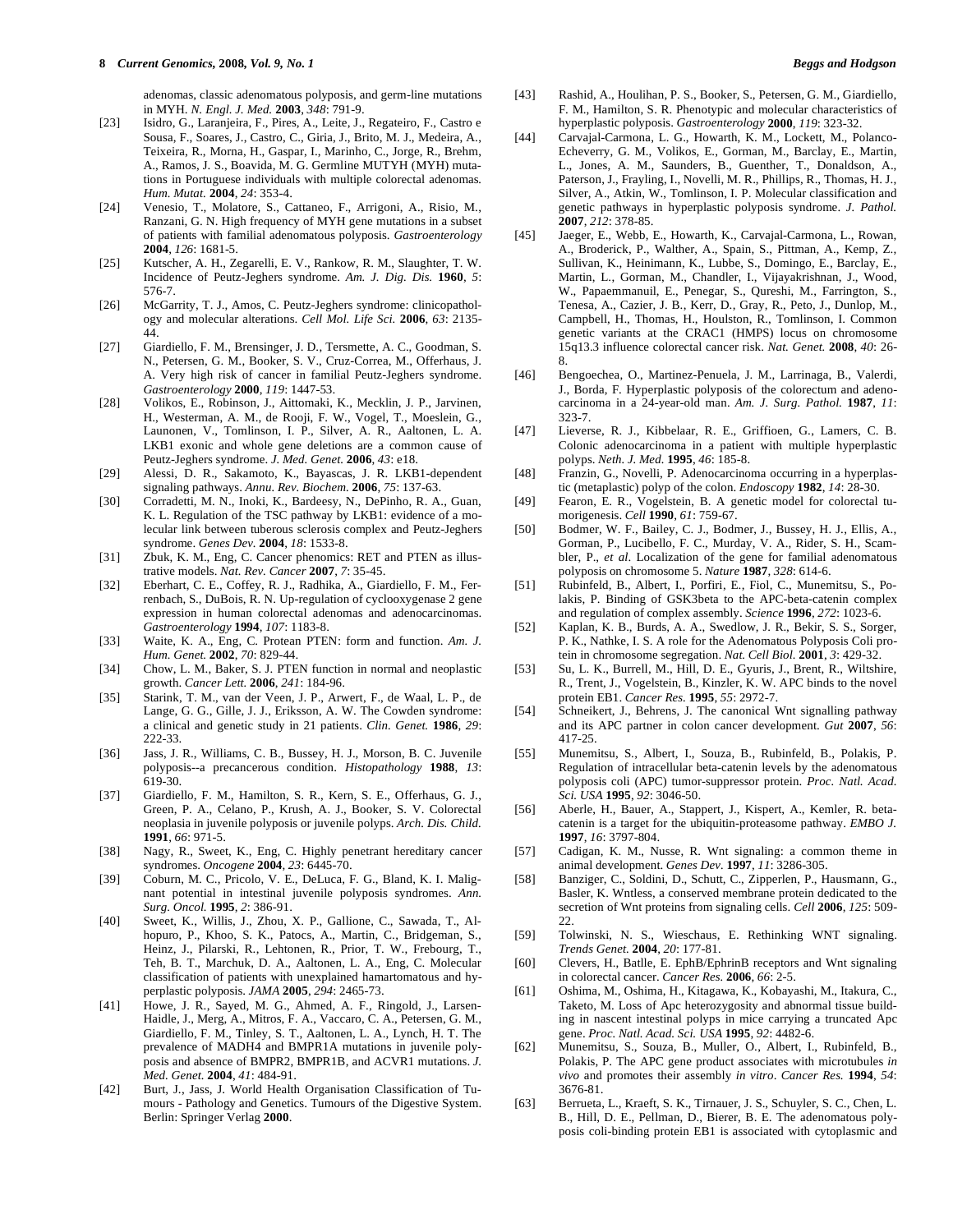spindle microtubules. *Proc. Natl. Acad. Sci. USA* **1998**, *95*: 10596- 601.

- [64] Fodde, R., Kuipers, J., Rosenberg, C., Smits, R., Kielman, M., Gaspar, C., van Es, J. H., Breukel, C., Wiegant, J., Giles, R. H., Clevers, H. Mutations in the APC tumour suppressor gene cause chromosomal instability. *Nat. Cell Biol.* **2001**, *3*: 433-8.
- [65] Miyaki, M., Konishi, M., Kikuchi-Yanoshita, R., Enomoto, M., Igari, T., Tanaka, K., Muraoka, M., Takahashi, H., Amada, Y., Fukayama, M., *et al*. Characteristics of somatic mutation of the adenomatous polyposis coli gene in colorectal tumors. *Cancer Res.* **1994**, *54*: 3011-20.
- [66] De Filippo, C., Luceri, C., Caderni, G., Pacini, M., Messerini, L., Biggeri, A., Mini, E., Tonelli, F., Cianchi, F., Dolara, P. Mutations of the APC gene in human sporadic colorectal cancers. *Scand. J. Gastroenterol.* **2002**, *37*: 1048-53.
- [67] Diergaarde, B., van Geloof, W. L., van Muijen, G. N., Kok, F. J., Kampman, E. Dietary factors and the occurrence of truncating APC mutations in sporadic colon carcinomas: a Dutch population-based study. *Carcinogenesis* **2003**, *24*: 283-90.
- [68] Cottrell, S., Bicknell, D., Kaklamanis, L., Bodmer, W. F. Molecular analysis of APC mutations in familial adenomatous polyposis and sporadic colon carcinomas. *Lancet* **1992**, *340*: 626-30.
- [69] Powell, S. M., Zilz, N., Beazer-Barclay, Y., Bryan, T. M., Hamilton, S. R., Thibodeau, S. N., Vogelstein, B., Kinzler, K. W. APC mutations occur early during colorectal tumorigenesis. *Nature* **1992**, *359*: 235-7.
- [70] Bos, J. L. ras oncogenes in human cancer: a review. Cancer Res. **1989**, *49*: 4682-9.
- [71] Bourne, H. R., Sanders, D. A., McCormick, F. The GTPase superfamily: a conserved switch for diverse cell functions. *Nature* **1990**, *348*: 125-32.
- [72] King, R. Cancer Biology. 2nd ed: Prentice Hall **2000**.
- [73] Scott, N., Bell, S. M., Sagar, P., Blair, G. E., Dixon, M. F., Quirke, P. p53 expression and K-ras mutation in colorectal adenomas. *Gut* **1993**, *34*: 621-4.
- [74] Rashid, A., Zahurak, M., Goodman, S. N., Hamilton, S. R. Genetic epidemiology of mutated K-ras proto-oncogene, altered suppressor genes, and microsatellite instability in colorectal adenomas. *Gut* **1999**, *44*: 826-33.
- [75] Jen, J., Powell, S. M., Papadopoulos, N., Smith, K. J., Hamilton, S. R., Vogelstein, B., Kinzler, K. W. Molecular determinants of dysplasia in colorectal lesions. *Cancer Res.* **1994**, *54*: 5523-6.
- [76] Zhu, D., Keohavong, P., Finkelstein, S. D., Swalsky, P., Bakker, A., Weissfeld, J., Srivastava, S., Whiteside, T. L. K-ras gene mutations in normal colorectal tissues from K-ras mutation-positive colorectal cancer patients. *Cancer Res.* **1997**, *57*: 2485-92.
- [77] Minamoto, T., Yamashita, N., Ochiai, A., Mai, M., Sugimura, T., Ronai, Z., Esumi, H. Mutant K-ras in apparently normal mucosa of colorectal cancer patients. Its potential as a biomarker of colorectal tumorigenesis. *Cancer* **1995**, *75*: 1520-6.
- [78] Lane, D. P. Cancer. p53, guardian of the genome. *Nature* **1992**, *358*: 15-6.
- [79] Baker, S. J., Fearon, E. R., Nigro, J. M., Hamilton, S. R., Preisinger, A. C., Jessup, J. M., vanTuinen, P., Ledbetter, D. H., Barker, D. F., Nakamura, Y., White, R., Vogelstein, B. Chromosome 17 deletions and p53 gene mutations in colorectal carcinomas. *Science* **1989**, *244*: 217-21.
- [80] Fearon, E. R., Hamilton, S. R., Vogelstein, B. Clonal analysis of human colorectal tumors. *Science* **1987**, *238*: 193-7.
- [81] Ried, T., Knutzen, R., Steinbeck, R., Blegen, H., Schrock, E., Heselmeyer, K., du Manoir, S., Auer, G. Comparative genomic hybridization reveals a specific pattern of chromosomal gains and losses during the genesis of colorectal tumors. *Genes Chromosomes Cancer* **1996**, *15*: 234-45.
- [82] Curtis, L. J., Georgiades, I. B., White, S., Bird, C. C., Harrison, D. J., Wyllie, A. H. Specific patterns of chromosomal abnormalities are associated with RER status in sporadic colorectal cancer. *J. Pathol.* **2000**, *192*: 440-5.
- [83] Eshleman, J. R., Casey, G., Kochera, M. E., Sedwick, W. D., Swinler, S. E., Veigl, M. L., Willson, J. K., Schwartz, S., Markowitz, S. D. Chromosome number and structure both are markedly stable in RER colorectal cancers and are not destabilized by mutation of p53. *Oncogene* **1998**, *17*: 719-25.
- [84] Leslie, A., Carey, F. A., Pratt, N. R., Steele, R. J. The colorectal adenoma-carcinoma sequence. *Br. J. Surg.* **2002**, *89*: 845-60.
- [85] Momand, J., Zambetti, G. P., Olson, D. C., George, D., Levine, A. J. The mdm-2 oncogene product forms a complex with the p53 protein and inhibits p53-mediated transactivation. *Cell* **1992**, *69*: 1237- 45.
- [86] Mietz, J. A., Unger, T., Huibregtse, J. M., Howley, P. M. The transcriptional transactivation function of wild-type p53 is inhibited by SV40 large T-antigen and by HPV-16 E6 oncoprotein. *EMBO J.* **1992**, *11*: 5013-20.
- [87] Midgley, C. A., Lane, D. P. p53 protein stability in tumour cells is not determined by mutation but is dependent on Mdm2 binding. *Oncogene* **1997**, *15*: 1179-89.
- [88] Rodrigues, N. R., Rowan, A., Smith, M. E., Kerr, I. B., Bodmer, W. F., Gannon, J. V., Lane, D. P. p53 mutations in colorectal cancer. *Proc. Natl. Acad. Sci. USA* **1990**, *87*: 7555-9.
- [89] Darmon, E., Cleary, K. R., Wargovich, M. J. Immunohistochemical analysis of p53 overexpression in human colonic tumors*. Cancer Detect. Prev.* **1994**, *18*: 187-95.
- [90] Ohue, M., Tomita, N., Monden, T., Fujita, M., Fukunaga, M., Takami, K., Yana, I., Ohnishi, T., Enomoto, T., Inoue, M., *et al*. A frequent alteration of p53 gene in carcinoma in adenoma of colon. *Cancer Res*. **1994**, *54*: 4798-804.
- [91] Kaklamanis, L., Gatter, K. C., Mortensen, N., Baigrie, R. J., Heryet, A., Lane, D. P., Harris, A. L. p53 expression in colorectal adenomas. *Am. J. Pathol.* **1993**, *142*: 87-93.
- [92] Kaserer, K., Schmaus, J., Bethge, U., Migschitz, B., Fasching, S., Walch, A., Herbst, F., Teleky, B., Wrba, F. Staining patterns of p53 immunohistochemistry and their biological significance in colorectal cancer. *J Pathol.* **2000**, *190*: 450-6.
- [93] Fearon, E. R., Cho, K. R., Nigro, J. M., Kern, S. E., Simons, J. W., Ruppert, J. M., Hamilton, S. R., Preisinger, A. C., Thomas, G., Kinzler, K. W., *et al*. Identification of a chromosome 18q gene that is altered in colorectal cancers. *Science* **1990**, *247*: 49-56.
- [94] Keino-Masu, K., Masu, M., Hinck, L., Leonardo, E. D., Chan, S. S., Culotti, J. G., Tessier-Lavigne, M. Deleted in Colorectal Cancer (DCC) encodes a netrin receptor. *Cell* **1996**, *87*: 175-85.
- [95] Cho, K. R., Oliner, J. D., Simons, J. W., Hedrick, L., Fearon, E. R., Preisinger, A. C., Hedge, P., Silverman, G. A., Vogelstein, B. The DCC gene: structural analysis and mutations in colorectal carcinomas. *Genomics* **1994**, *19*: 525-31.
- [96] Mazelin, L., Bernet, A., Bonod-Bidaud, C., Pays, L., Arnaud, S., Gespach, C., Bredesen, D. E., Scoazec, J. Y., Mehlen, P. Netrin-1 controls colorectal tumorigenesis by regulating apoptosis. *Nature* **2004**, *431*: 80-4.
- [97] Hahn, S. A., Schutte, M., Hoque, A. T., Moskaluk, C. A., da Costa, L. T., Rozenblum, E., Weinstein, C. L., Fischer, A., Yeo, C. J., Hruban, R. H., Kern, S. E. DPC4, a candidate tumor suppressor gene at human chromosome 18q21.1. *Science* **1996**, *271*: 350-3.
- [98] Duff, E. K., Clarke, A. R. Smad4 (DPC4)--a potent tumour suppressor? *Br. J. Cancer* **1998**, *78*: 1615-9.
- [99] Akhurst, R. J. TGF beta signaling in health and disease. *Nat. Genet.* **2004**, *36*: 790-2.
- [100] Xu, J., Attisano, L. Mutations in the tumor suppressors Smad2 and Smad4 inactivate transforming growth factor beta signaling by targeting Smads to the ubiquitin-proteasome pathway. *Proc. Natl. Acad. Sci. USA* **2000**, *97*: 4820-5.
- [101] Elliott, R. L., Blobe, G. C. Role of transforming growth factor Beta in human cancer. *J. Clin. Oncol.* **2005**, *23*: 2078-93.
- [102] Massague, J., Blain, S. W., Lo, R. S. TGFbeta signaling in growth control, cancer, and heritable disorders. *Cell* **2000**, *103*: 295-309.
- [103] Thiagalingam, S., Lengauer, C., Leach, F. S., Schutte, M., Hahn, S. A., Overhauser, J., Willson, J. K., Markowitz, S., Hamilton, S. R., Kern, S. E., Kinzler, K. W., Vogelstein, B. Evaluation of candidate tumour suppressor genes on chromosome 18 in colorectal cancers. *Nat. Genet.* **1996**, *13*: 343-6.
- [104] Riggins, G. J., Thiagalingam, S., Rozenblum, E., Weinstein, C. L., Kern, S. E., Hamilton, S. R., Willson, J. K., Markowitz, S. D., Kinzler, K. W., Vogelstein, B. Mad-related genes in the human. *Nat. Genet.* **1996**, *13*: 347-9.
- [105] Eppert, K., Scherer, S. W., Ozcelik, H., Pirone, R., Hoodless, P., Kim, H., Tsui, L. C., Bapat, B., Gallinger, S., Andrulis, I. L., Thomsen, G. H., Wrana, J. L., Attisano, L. MADR2 maps to 18q21 and encodes a TGFbeta-regulated MAD-related protein that is functionally mutated in colorectal carcinoma. *Cell* **1996**, *86*: 543- 52.
- [106] Zhou, S., Buckhaults, P., Zawel, L., Bunz, F., Riggins, G., Dai, J. L., Kern, S. E., Kinzler, K. W., Vogelstein, B. Targeted deletion of